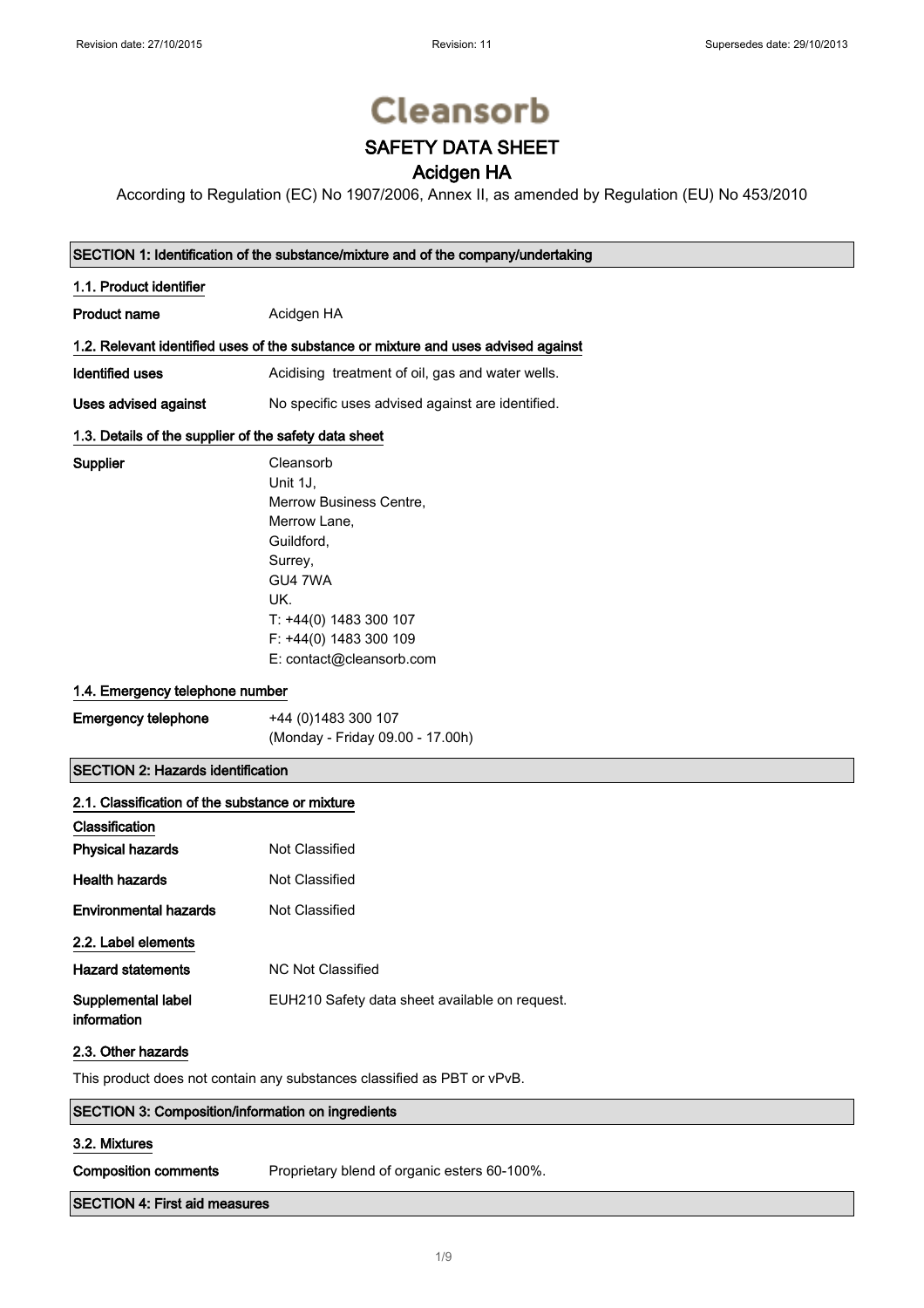### 4.1. Description of first aid measures

| <b>General information</b>                                       | Get medical attention if any discomfort continues. Show this Safety Data Sheet to the medical<br>personnel.                                                                                                                                                                                                                                                                                                                                                                                     |  |
|------------------------------------------------------------------|-------------------------------------------------------------------------------------------------------------------------------------------------------------------------------------------------------------------------------------------------------------------------------------------------------------------------------------------------------------------------------------------------------------------------------------------------------------------------------------------------|--|
| Inhalation                                                       | Move affected person to fresh air and keep warm and at rest in a position comfortable for<br>breathing. Maintain an open airway. Loosen tight clothing such as collar, tie or belt.                                                                                                                                                                                                                                                                                                             |  |
| Ingestion                                                        | Rinse mouth thoroughly with water. Remove any dentures. Give a few small glasses of water<br>or milk to drink. Stop if the affected person feels sick as vomiting may be dangerous. Do not<br>induce vomiting unless under the direction of medical personnel. If vomiting occurs, the head<br>should be kept low so that vomit does not enter the lungs. Never give anything by mouth to an<br>unconscious person. Maintain an open airway. Loosen tight clothing such as collar, tie or belt. |  |
| Skin contact                                                     | Remove affected person from source of contamination. Rinse immediately with plenty of<br>water.                                                                                                                                                                                                                                                                                                                                                                                                 |  |
| Eye contact                                                      | Rinse immediately with plenty of water. Remove any contact lenses and open eyelids wide<br>apart. Continue to rinse for at least 10 minutes.                                                                                                                                                                                                                                                                                                                                                    |  |
| Protection of first aiders                                       | First aid personnel should wear appropriate protective equipment during any rescue.                                                                                                                                                                                                                                                                                                                                                                                                             |  |
| 4.2. Most important symptoms and effects, both acute and delayed |                                                                                                                                                                                                                                                                                                                                                                                                                                                                                                 |  |
| <b>General information</b>                                       | See Section 11 for additional information on health hazards. The severity of the symptoms<br>described will vary dependent on the concentration and the length of exposure.                                                                                                                                                                                                                                                                                                                     |  |
| Inhalation                                                       | Prolonged inhalation of high concentrations may damage respiratory system.                                                                                                                                                                                                                                                                                                                                                                                                                      |  |
| Ingestion                                                        | Gastrointestinal symptoms, including upset stomach. Fumes from the stomach contents may<br>be inhaled, resulting in the same symptoms as inhalation.                                                                                                                                                                                                                                                                                                                                            |  |
| <b>Skin contact</b>                                              | Prolonged contact may cause dryness of the skin.                                                                                                                                                                                                                                                                                                                                                                                                                                                |  |
| Eye contact                                                      | May cause temporary eye irritation.                                                                                                                                                                                                                                                                                                                                                                                                                                                             |  |
|                                                                  | 4.3. Indication of any immediate medical attention and special treatment needed                                                                                                                                                                                                                                                                                                                                                                                                                 |  |
| Notes for the doctor                                             | Treat symptomatically.                                                                                                                                                                                                                                                                                                                                                                                                                                                                          |  |
| <b>Specific treatments</b>                                       | No special treatment required.                                                                                                                                                                                                                                                                                                                                                                                                                                                                  |  |
| <b>SECTION 5: Firefighting measures</b>                          |                                                                                                                                                                                                                                                                                                                                                                                                                                                                                                 |  |
| 5.1. Extinguishing media                                         |                                                                                                                                                                                                                                                                                                                                                                                                                                                                                                 |  |
| Suitable extinguishing media                                     | The product is not flammable. Extinguish with alcohol-resistant foam, carbon dioxide, dry<br>powder or water fog. Use fire-extinguishing media suitable for the surrounding fire.                                                                                                                                                                                                                                                                                                               |  |
| Unsuitable extinguishing<br>media                                | Do not use water jet as an extinguisher, as this will spread the fire.                                                                                                                                                                                                                                                                                                                                                                                                                          |  |
| 5.2. Special hazards arising from the substance or mixture       |                                                                                                                                                                                                                                                                                                                                                                                                                                                                                                 |  |
| Specific hazards                                                 | Containers can burst violently or explode when heated, due to excessive pressure build-up.                                                                                                                                                                                                                                                                                                                                                                                                      |  |
| <b>Hazardous combustion</b><br>products                          | Thermal decomposition or combustion products may include the following substances:<br>Harmful gases or vapours.                                                                                                                                                                                                                                                                                                                                                                                 |  |
| 5.3. Advice for firefighters                                     |                                                                                                                                                                                                                                                                                                                                                                                                                                                                                                 |  |
| Protective actions during<br>firefighting                        | Avoid breathing fire gases or vapours. Evacuate area. Cool containers exposed to heat with<br>water spray and remove them from the fire area if it can be done without risk. Cool containers<br>exposed to flames with water until well after the fire is out. If a leak or spill has not ignited, use                                                                                                                                                                                          |  |

water spray to disperse vapours and protect men stopping the leak.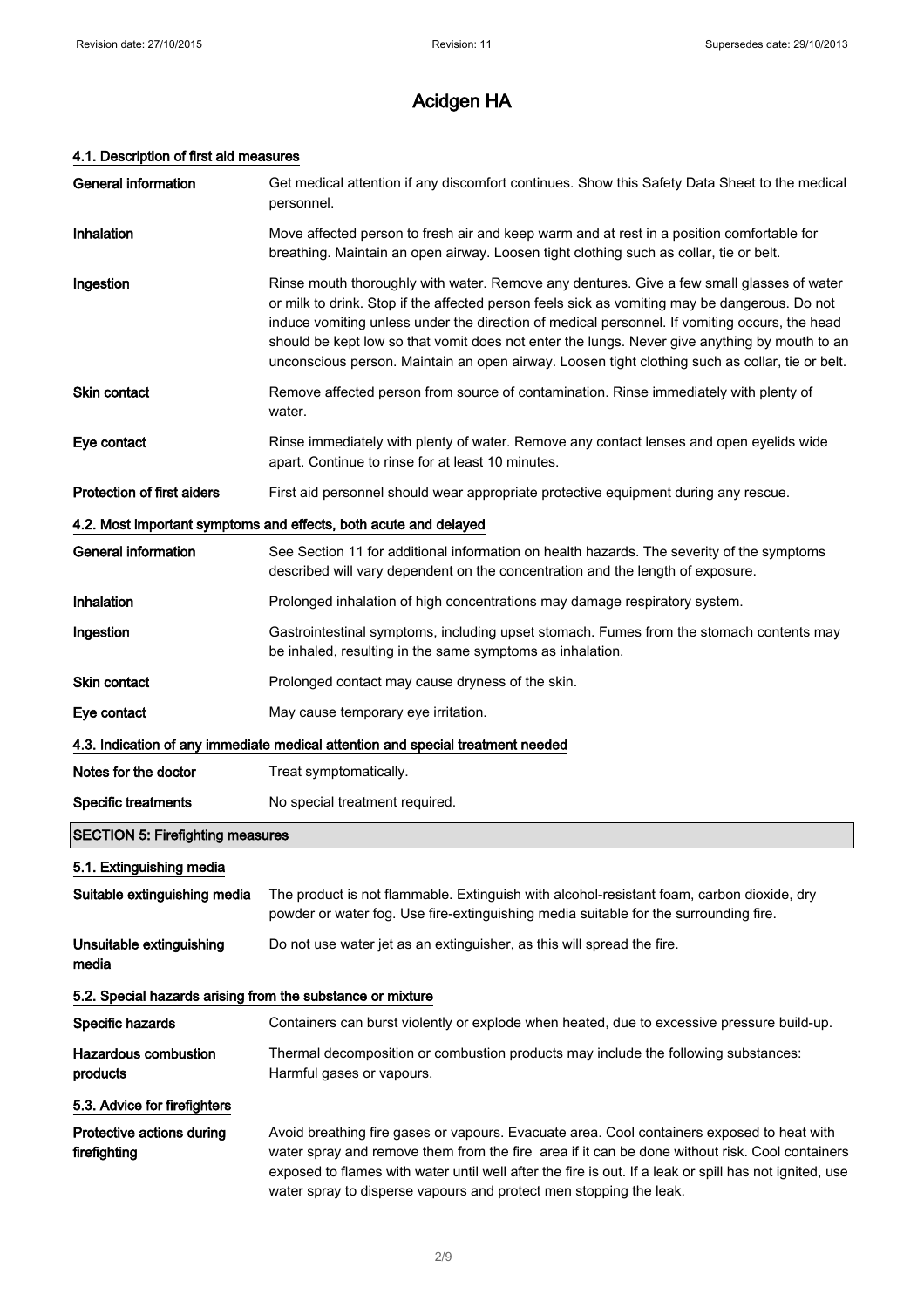Special protective equipment for firefighters Wear positive-pressure self-contained breathing apparatus (SCBA) and appropriate protective clothing. Firefighter's clothing conforming to European standard EN469 (including helmets, protective boots and gloves) will provide a basic level of protection for chemical incidents.

#### SECTION 6: Accidental release measures

#### 6.1. Personal precautions, protective equipment and emergency procedures

**Personal precautions** No action shall be taken without appropriate training or involving any personal risk. Keep unnecessary and unprotected personnel away from the spillage. Wear protective clothing as described in Section 8 of this safety data sheet. Follow precautions for safe handling described in this safety data sheet. Wash thoroughly after dealing with a spillage.

#### 6.2. Environmental precautions

Environmental precautions Avoid discharge to the aquatic environment. Large Spillages: Inform the relevant authorities if environmental pollution occurs (sewers, waterways, soil or air).

#### 6.3. Methods and material for containment and cleaning up

Methods for cleaning up Wear protective clothing as described in Section 8 of this safety data sheet. Clear up spills immediately and dispose of waste safely. Reuse or recycle products wherever possible. Small Spillages: If the product is soluble in water, dilute the spillage with water and mop it up. Alternatively, or if it is not water-soluble, absorb the spillage with an inert, dry material and place it in a suitable waste disposal container. Large Spillages: If leakage cannot be stopped, evacuate area. Flush spilled material into an effluent treatment plant, or proceed as follows. Contain and absorb spillage with sand, earth or other non-combustible material. Place waste in labelled, sealed containers. Flush contaminated area with plenty of water. Wash thoroughly after dealing with a spillage. Dispose of waste to licensed waste disposal site in accordance with the requirements of the local Waste Disposal Authority.

#### 6.4. Reference to other sections

Reference to other sections For personal protection, see Section 8.

#### SECTION 7: Handling and storage

#### 7.1. Precautions for safe handling

| Usage precautions                                                 | Read and follow manufacturer's recommendations. Wear protective clothing as described in<br>Section 8 of this safety data sheet. Keep away from food, drink and animal feeding stuffs.<br>Handle all packages and containers carefully to minimise spills. Keep container tightly sealed<br>when not in use. Avoid the formation of mists. |  |
|-------------------------------------------------------------------|--------------------------------------------------------------------------------------------------------------------------------------------------------------------------------------------------------------------------------------------------------------------------------------------------------------------------------------------|--|
| Advice on general<br>occupational hygiene                         | Wash promptly if skin becomes contaminated. Take off contaminated clothing. Wash<br>contaminated clothing before reuse. Do not eat, drink or smoke when using this product.<br>Wash at the end of each work shift and before eating, smoking and using the toilet. Change<br>work clothing daily before leaving workplace.                 |  |
| 7.2. Conditions for safe storage, including any incompatibilities |                                                                                                                                                                                                                                                                                                                                            |  |
| Storage precautions                                               | Store in accordance with local regulations. Store in tightly-closed, original container in a dry,<br>cool and well-ventilated place. Do not store near heat sources or expose to high<br>temperatures. Protect containers from damage.                                                                                                     |  |
| Storage class                                                     | Unspecified storage.                                                                                                                                                                                                                                                                                                                       |  |
| 7.3. Specific end use(s)                                          |                                                                                                                                                                                                                                                                                                                                            |  |
| Specific end use(s)                                               | The identified uses for this product are detailed in Section 1.2.                                                                                                                                                                                                                                                                          |  |
| <b>SECTION 8: Exposure Controls/personal protection</b>           |                                                                                                                                                                                                                                                                                                                                            |  |

#### 8.1. Control parameters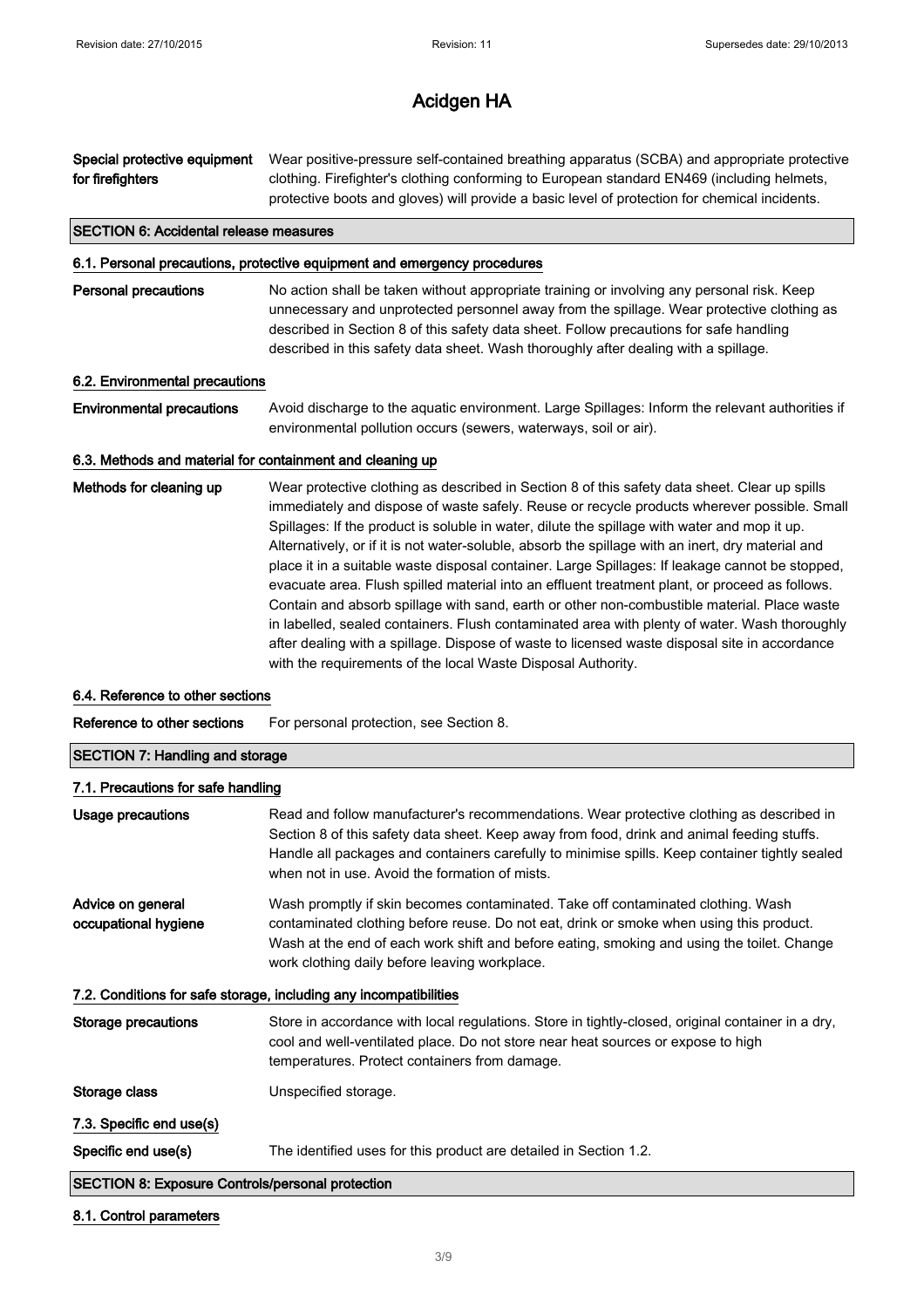Ingredient comments No exposure limits known for ingredient(s).

# 8.2. Exposure controls

# Protective equipment

| Appropriate engineering<br>controls       | Provide adequate ventilation. Good general ventilation should be adequate to control worker<br>exposure to airborne contaminants.                                                                                                                                                                                                                                                                                                                                                                                                                                                                                                                                      |
|-------------------------------------------|------------------------------------------------------------------------------------------------------------------------------------------------------------------------------------------------------------------------------------------------------------------------------------------------------------------------------------------------------------------------------------------------------------------------------------------------------------------------------------------------------------------------------------------------------------------------------------------------------------------------------------------------------------------------|
| Eye/face protection                       | Eyewear complying with an approved standard should be worn if a risk assessment indicates<br>eye contact is possible. Personal protective equipment for eye and face protection should<br>comply with European Standard EN166. The following protection should be worn: Chemical<br>splash goggles.                                                                                                                                                                                                                                                                                                                                                                    |
| Hand protection                           | Chemical-resistant, impervious gloves complying with an approved standard should be worn if<br>a risk assessment indicates skin contact is possible. The most suitable glove should be<br>chosen in consultation with the glove supplier/manufacturer, who can provide information<br>about the breakthrough time of the glove material. To protect hands from chemicals, gloves<br>should comply with European Standard EN374. Considering the data specified by the glove<br>manufacturer, check during use that the gloves are retaining their protective properties and<br>change them as soon as any deterioration is detected. Frequent changes are recommended. |
| Other skin and body<br>protection         | Appropriate footwear and additional protective clothing complying with an approved standard<br>should be worn if a risk assessment indicates skin contamination is possible.                                                                                                                                                                                                                                                                                                                                                                                                                                                                                           |
| Hygiene measures                          | Provide eyewash station and safety shower. Contaminated work clothing should not be<br>allowed out of the workplace. Wash contaminated clothing before reuse. Clean equipment<br>and the work area every day. Good personal hygiene procedures should be implemented.<br>Wash at the end of each work shift and before eating, smoking and using the toilet. When<br>using do not eat, drink or smoke.                                                                                                                                                                                                                                                                 |
| <b>Respiratory protection</b>             | Respiratory protection complying with an approved standard should be worn if a risk<br>assessment indicates inhalation of contaminants is possible. Provide adequate ventilation.<br>Large Spillages: If ventilation is inadequate, suitable respiratory protection must be worn.                                                                                                                                                                                                                                                                                                                                                                                      |
| <b>Environmental exposure</b><br>controls | Not regarded as dangerous for the environment.                                                                                                                                                                                                                                                                                                                                                                                                                                                                                                                                                                                                                         |

#### SECTION 9: Physical and Chemical Properties

#### 9.1. Information on basic physical and chemical properties

| Appearance                      | Liguid.                         |
|---------------------------------|---------------------------------|
| Colour                          | Colourless to pale yellow.      |
| Odour                           | Mild.                           |
| Odour threshold                 | Not available.                  |
| рH                              | Not available.                  |
| <b>Melting point</b>            | $-78^{\circ}$ C                 |
| Initial boiling point and range | $280^{\circ}$ C                 |
| Flash point                     | 141°C COC (Cleveland open cup). |
| <b>Evaporation rate</b>         | Not available.                  |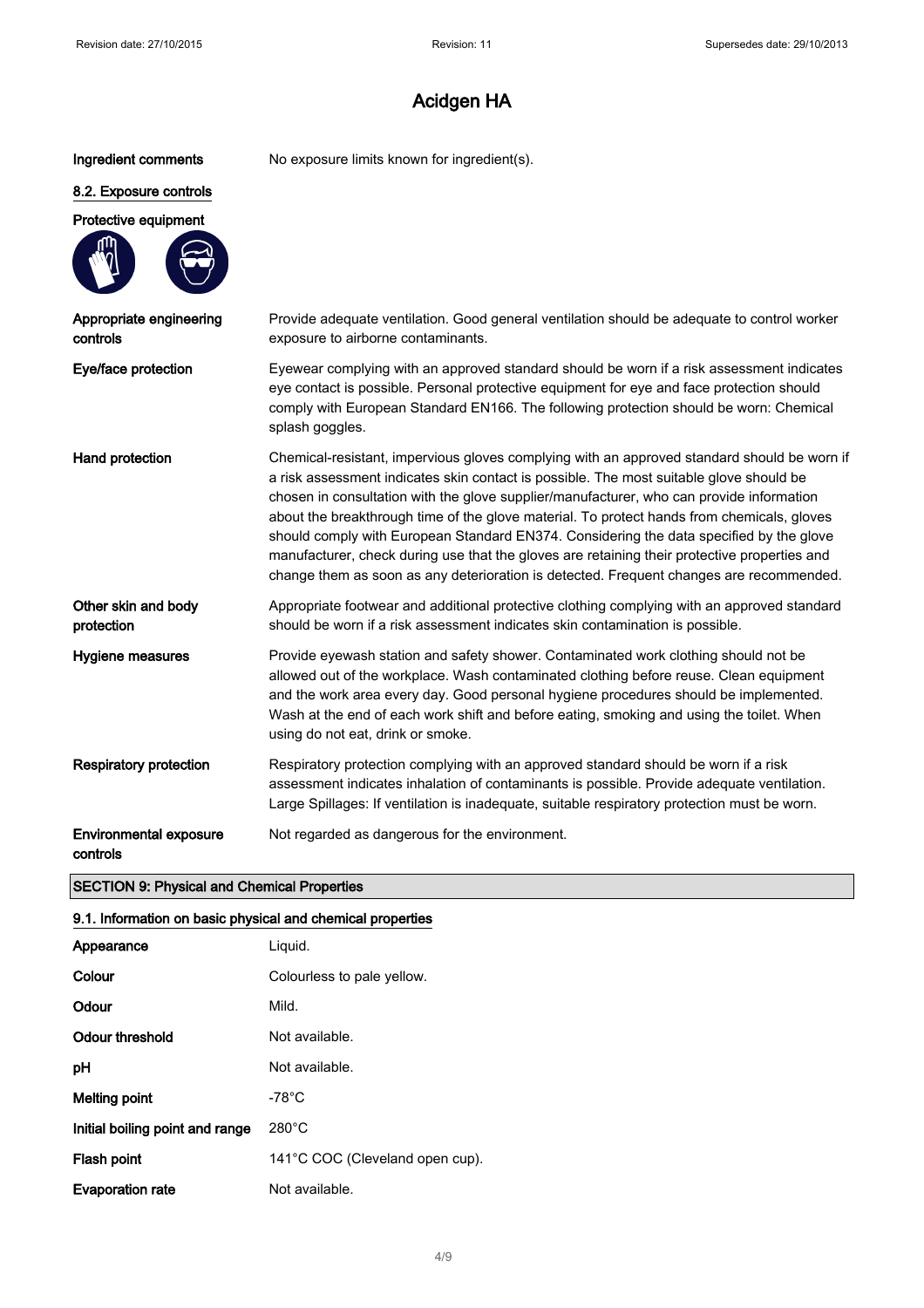| Upper/lower flammability or<br>explosive limits         | Not available.                                                                                                                                                          |  |
|---------------------------------------------------------|-------------------------------------------------------------------------------------------------------------------------------------------------------------------------|--|
| Vapour pressure                                         | Not available.                                                                                                                                                          |  |
| Vapour density                                          | Not available.                                                                                                                                                          |  |
| <b>Relative density</b>                                 | Not available.                                                                                                                                                          |  |
| <b>Bulk density</b>                                     | 1180 kg/m <sup>3</sup>                                                                                                                                                  |  |
| Solubility(ies)                                         | Soluble in water.                                                                                                                                                       |  |
| <b>Partition coefficient</b>                            | Not available.                                                                                                                                                          |  |
| Auto-ignition temperature                               | $430^{\circ}$ C                                                                                                                                                         |  |
| <b>Decomposition Temperature</b>                        | 250 - 280°C                                                                                                                                                             |  |
| <b>Viscosity</b>                                        | 17 mPa s @ 25°C                                                                                                                                                         |  |
| <b>Explosive properties</b>                             | Not considered to be explosive.                                                                                                                                         |  |
| <b>Oxidising properties</b>                             | Does not meet the criteria for classification as oxidising.                                                                                                             |  |
| 9.2. Other information                                  |                                                                                                                                                                         |  |
| Other information                                       | None.                                                                                                                                                                   |  |
| <b>SECTION 10: Stability and reactivity</b>             |                                                                                                                                                                         |  |
| 10.1. Reactivity                                        |                                                                                                                                                                         |  |
| Reactivity                                              | There are no known reactivity hazards associated with this product.                                                                                                     |  |
| 10.2. Chemical stability                                |                                                                                                                                                                         |  |
| <b>Stability</b>                                        | Stable at normal ambient temperatures and when used as recommended. Stable under the<br>prescribed storage conditions.                                                  |  |
| 10.3. Possibility of hazardous reactions                |                                                                                                                                                                         |  |
| Possibility of hazardous<br>reactions                   | No potentially hazardous reactions known.                                                                                                                               |  |
| 10.4. Conditions to avoid                               |                                                                                                                                                                         |  |
| <b>Conditions to avoid</b>                              | Avoid heat, flames and other sources of ignition. Avoid excessive heat for prolonged periods<br>of time. Hygroscopic.                                                   |  |
| 10.5. Incompatible materials                            |                                                                                                                                                                         |  |
| Materials to avoid                                      | Strong oxidising agents. Strong acids. Strong alkalis.                                                                                                                  |  |
| 10.6. Hazardous decomposition products                  |                                                                                                                                                                         |  |
| Hazardous decomposition<br>products                     | Does not decompose when used and stored as recommended. Thermal decomposition or<br>combustion products may include the following substances: Harmful gases or vapours. |  |
| <b>SECTION 11: Toxicological information</b>            |                                                                                                                                                                         |  |
| 11.1. Information on toxicological effects              |                                                                                                                                                                         |  |
| <b>Toxicological effects</b>                            | Not regarded as a health hazard under current legislation.                                                                                                              |  |
| Acute toxicity - oral<br>Notes (oral LD <sub>50</sub> ) | LD <sub>50</sub> 4000 mg/kg, Oral, Rat Based on available data the classification criteria are not met.                                                                 |  |
| Acute toxicity - dermal                                 |                                                                                                                                                                         |  |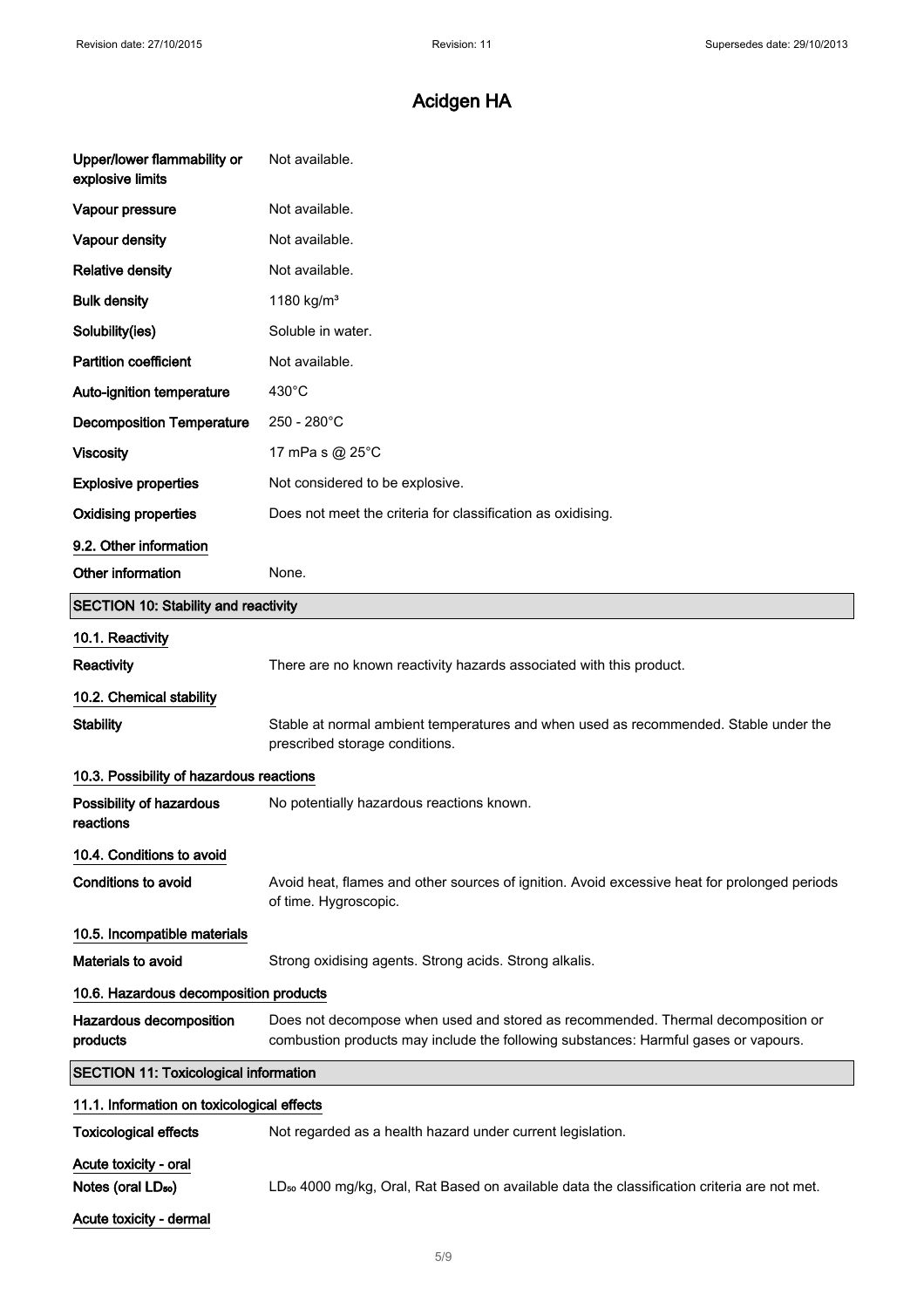| Notes (dermal LD <sub>50</sub> )                       | LD <sub>50</sub> > 2000 mg/kg, Dermal, Rabbit Based on available data the classification criteria are not<br>met.                                    |
|--------------------------------------------------------|------------------------------------------------------------------------------------------------------------------------------------------------------|
| Acute toxicity - inhalation                            |                                                                                                                                                      |
| Notes (inhalation LC <sub>50</sub> )                   | Based on available data the classification criteria are not met.                                                                                     |
| Skin corrosion/irritation                              |                                                                                                                                                      |
| Animal data                                            | Based on available data the classification criteria are not met.                                                                                     |
| Serious eye damage/irritation                          |                                                                                                                                                      |
| Serious eye damage/irritation                          | Based on available data the classification criteria are not met.                                                                                     |
|                                                        |                                                                                                                                                      |
| Respiratory sensitisation<br>Respiratory sensitisation | Based on available data the classification criteria are not met.                                                                                     |
|                                                        |                                                                                                                                                      |
| Skin sensitisation                                     |                                                                                                                                                      |
| <b>Skin sensitisation</b>                              | Based on available data the classification criteria are not met.                                                                                     |
| Germ cell mutagenicity                                 |                                                                                                                                                      |
| Genotoxicity - in vitro                                | Based on available data the classification criteria are not met.                                                                                     |
| Carcinogenicity                                        |                                                                                                                                                      |
| Carcinogenicity                                        | Based on available data the classification criteria are not met.                                                                                     |
| <b>IARC</b> carcinogenicity                            | None of the ingredients are listed or exempt.                                                                                                        |
| Reproductive toxicity                                  |                                                                                                                                                      |
| Reproductive toxicity - fertility                      | Based on available data the classification criteria are not met.                                                                                     |
| Reproductive toxicity -<br>development                 | Based on available data the classification criteria are not met.                                                                                     |
| Specific target organ toxicity - single exposure       |                                                                                                                                                      |
| STOT - single exposure                                 | Not classified as a specific target organ toxicant after a single exposure.                                                                          |
| Specific target organ toxicity - repeated exposure     |                                                                                                                                                      |
| STOT - repeated exposure                               | Not classified as a specific target organ toxicant after repeated exposure.                                                                          |
| <b>Aspiration hazard</b>                               |                                                                                                                                                      |
| <b>Aspiration hazard</b>                               | Based on available data the classification criteria are not met.                                                                                     |
|                                                        |                                                                                                                                                      |
| <b>General information</b>                             | No specific health hazards known. The severity of the symptoms described will vary                                                                   |
|                                                        | dependent on the concentration and the length of exposure.                                                                                           |
| <b>Inhalation</b>                                      | Prolonged inhalation of high concentrations may damage respiratory system.                                                                           |
| Ingestion                                              | Gastrointestinal symptoms, including upset stomach. Fumes from the stomach contents may<br>be inhaled, resulting in the same symptoms as inhalation. |
| <b>Skin contact</b>                                    | Prolonged contact may cause dryness of the skin.                                                                                                     |
| Eye contact                                            | May cause temporary eye irritation.                                                                                                                  |
| Route of entry                                         | Ingestion Inhalation Skin and/or eye contact                                                                                                         |
| <b>Target organs</b>                                   | No specific target organs known.                                                                                                                     |
|                                                        |                                                                                                                                                      |
| <b>SECTION 12: Ecological Information</b>              |                                                                                                                                                      |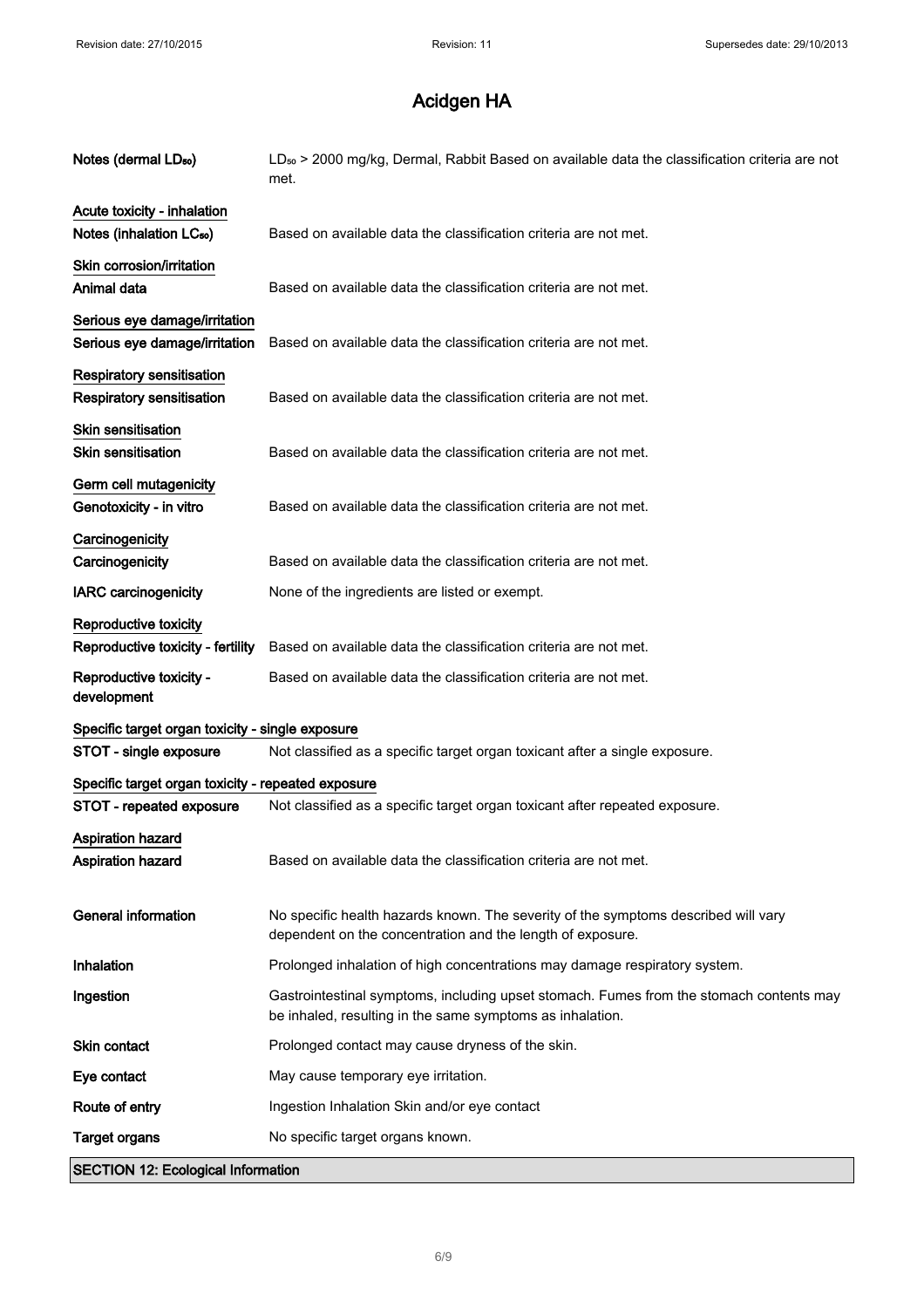| Ecotoxicity                                | Not regarded as dangerous for the environment. However, large or frequent spills may have<br>hazardous effects on the environment.                                                                                                                                                                                                                                                                                            |  |
|--------------------------------------------|-------------------------------------------------------------------------------------------------------------------------------------------------------------------------------------------------------------------------------------------------------------------------------------------------------------------------------------------------------------------------------------------------------------------------------|--|
| 12.1. Toxicity                             |                                                                                                                                                                                                                                                                                                                                                                                                                               |  |
| <b>Toxicity</b>                            | Based on available data the classification criteria are not met.                                                                                                                                                                                                                                                                                                                                                              |  |
| 12.2. Persistence and degradability        |                                                                                                                                                                                                                                                                                                                                                                                                                               |  |
|                                            | Persistence and degradability The product is expected to be biodegradable.                                                                                                                                                                                                                                                                                                                                                    |  |
| 12.3. Bioaccumulative potential            |                                                                                                                                                                                                                                                                                                                                                                                                                               |  |
| <b>Bioaccumulative potential</b>           | The product does not contain any substances expected to be bioaccumulating. BCF: 0.04,                                                                                                                                                                                                                                                                                                                                        |  |
| <b>Partition coefficient</b>               | Not available.                                                                                                                                                                                                                                                                                                                                                                                                                |  |
| 12.4. Mobility in soil                     |                                                                                                                                                                                                                                                                                                                                                                                                                               |  |
| <b>Mobility</b>                            | The product is water-soluble and may spread in water systems.                                                                                                                                                                                                                                                                                                                                                                 |  |
| 12.5. Results of PBT and vPvB assessment   |                                                                                                                                                                                                                                                                                                                                                                                                                               |  |
| Results of PBT and vPvB<br>assessment      | This product does not contain any substances classified as PBT or vPvB.                                                                                                                                                                                                                                                                                                                                                       |  |
| 12.6. Other adverse effects                |                                                                                                                                                                                                                                                                                                                                                                                                                               |  |
| Other adverse effects                      | None known.                                                                                                                                                                                                                                                                                                                                                                                                                   |  |
| <b>SECTION 13: Disposal considerations</b> |                                                                                                                                                                                                                                                                                                                                                                                                                               |  |
| 13.1. Waste treatment methods              |                                                                                                                                                                                                                                                                                                                                                                                                                               |  |
| <b>General information</b>                 | The generation of waste should be minimised or avoided wherever possible. Reuse or recycle<br>products wherever possible. This material and its container must be disposed of in a safe<br>way. Disposal of this product, process solutions, residues and by-products should at all times<br>comply with the requirements of environmental protection and waste disposal legislation and<br>any local authority requirements. |  |
| <b>Disposal methods</b>                    | Dispose of surplus products and those that cannot be recycled via a licensed waste disposal<br>contractor. Waste packaging should be collected for reuse or recycling. Incineration or landfill<br>should only be considered when recycling is not feasible. Waste should not be disposed of<br>untreated to the sewer unless fully compliant with the requirements of the local water<br>authority.                          |  |
| <b>SECTION 14: Transport information</b>   |                                                                                                                                                                                                                                                                                                                                                                                                                               |  |
| General                                    | The product is not covered by international regulations on the transport of dangerous goods<br>(IMDG, IATA, ADR/RID).                                                                                                                                                                                                                                                                                                         |  |
| 14.1. UN number                            |                                                                                                                                                                                                                                                                                                                                                                                                                               |  |
| Not applicable.                            |                                                                                                                                                                                                                                                                                                                                                                                                                               |  |
| 14.2. UN proper shipping name              |                                                                                                                                                                                                                                                                                                                                                                                                                               |  |
| Not applicable.                            |                                                                                                                                                                                                                                                                                                                                                                                                                               |  |

14.3. Transport hazard class(es)

No transport warning sign required.

### 14.4. Packing group

Not applicable.

#### 14.5. Environmental hazards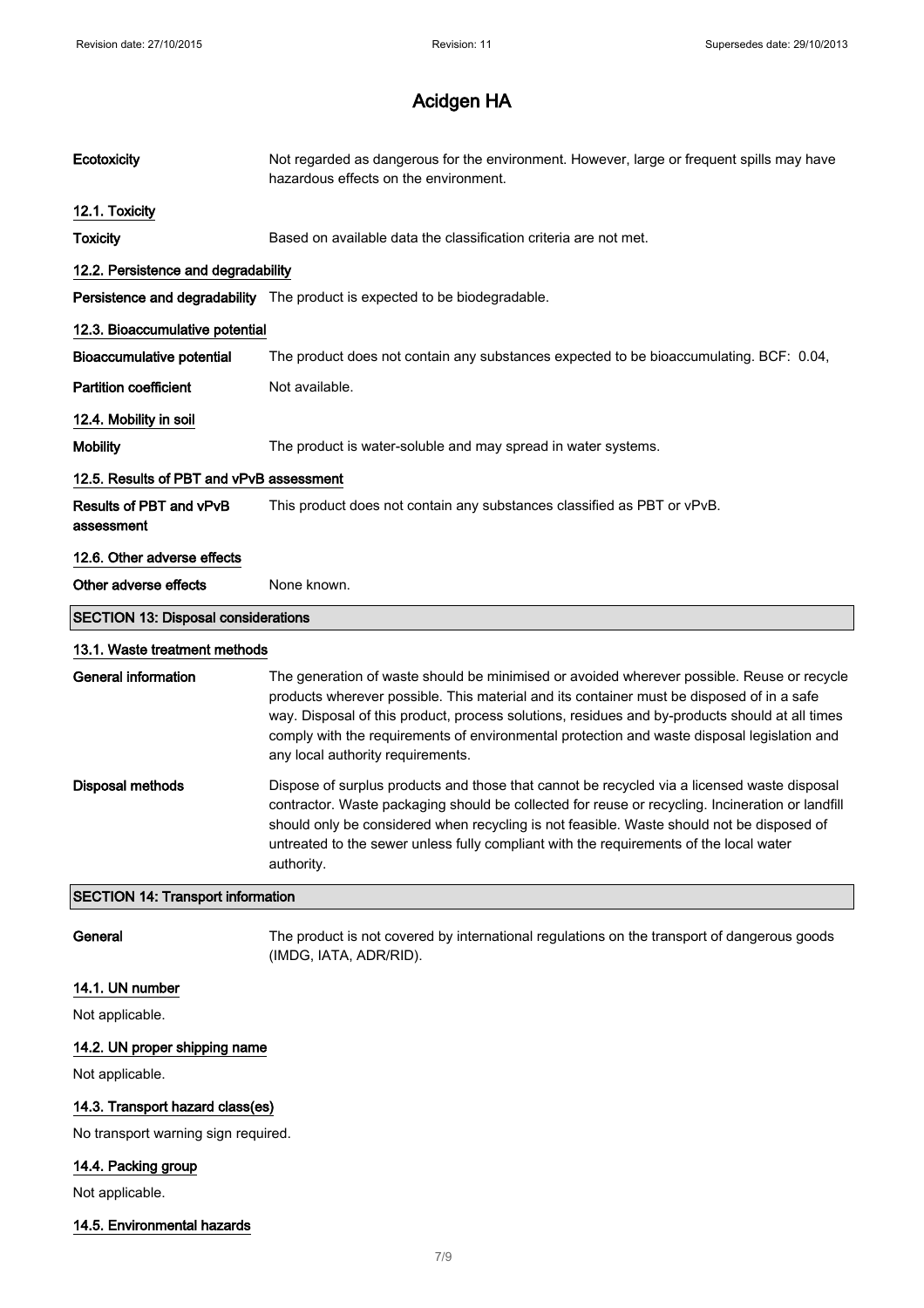#### Environmentally hazardous substance/marine pollutant

No.

#### 14.6. Special precautions for user

Not applicable.

#### 14.7. Transport in bulk according to Annex II of MARPOL73/78 and the IBC Code

Transport in bulk according to Not applicable. Annex II of MARPOL 73/78 and the IBC Code

#### SECTION 15: Regulatory information

| 15.1. Safety, health and environmental regulations/legislation specific for the substance or mixture |                                                                                                                                                                                                                                                                                                                                                                                                                                                                                                                                                                    |  |
|------------------------------------------------------------------------------------------------------|--------------------------------------------------------------------------------------------------------------------------------------------------------------------------------------------------------------------------------------------------------------------------------------------------------------------------------------------------------------------------------------------------------------------------------------------------------------------------------------------------------------------------------------------------------------------|--|
| <b>National regulations</b>                                                                          | Health and Safety at Work etc. Act 1974 (as amended).<br>The Chemicals (Hazard Information and Packaging for Supply) Regulations 2009 (SI 2009<br>No. 716).<br>The Carriage of Dangerous Goods and Use of Transportable Pressure Equipment<br>Regulations 2009 (SI 2009 No. 1348) (as amended) ["CDG 2009"].<br>EH40/2005 Workplace exposure limits.                                                                                                                                                                                                               |  |
| EU legislation                                                                                       | Regulation (EC) No 1907/2006 of the European Parliament and of the Council of 18<br>December 2006 concerning the Registration, Evaluation, Authorisation and Restriction of<br>Chemicals (REACH) (as amended).<br>Commission Regulation (EU) No 453/2010 of 20 May 2010.<br>Regulation (EC) No 1272/2008 of the European Parliament and of the Council of 16<br>December 2008 on classification, labelling and packaging of substances and mixtures (as<br>amended).<br>Dangerous Preparations Directive 1999/45/EC.<br>Dangerous Substances Directive 67/548/EEC. |  |
| <b>Authorisations (Title VII</b><br><b>Regulation 1907/2006)</b>                                     | No specific authorisations are known for this product.                                                                                                                                                                                                                                                                                                                                                                                                                                                                                                             |  |
| <b>Restrictions (Title VIII</b><br><b>Regulation 1907/2006)</b>                                      | No specific restrictions on use are known for this product.                                                                                                                                                                                                                                                                                                                                                                                                                                                                                                        |  |

#### 15.2. Chemical safety assessment

No chemical safety assessment has been carried out.

#### SECTION 16: Other information

| Abbreviations and acronyms<br>used in the safety data sheet | LD <sub>so</sub> : Lethal Dose to 50% of a test population (Median Lethal Dose).<br>BCF: Bioconcentration Factor.<br>PBT: Persistent, Bioaccumulative and Toxic substance.<br>vPvB: Very Persistent and Very Bioaccumulative. |
|-------------------------------------------------------------|-------------------------------------------------------------------------------------------------------------------------------------------------------------------------------------------------------------------------------|
| <b>Training advice</b>                                      | Read and follow manufacturer's recommendations. Only trained personnel should use this<br>material.                                                                                                                           |
| <b>Revision date</b>                                        | 27/10/2015                                                                                                                                                                                                                    |
| Revision                                                    | 11                                                                                                                                                                                                                            |
| Supersedes date                                             | 29/10/2013                                                                                                                                                                                                                    |
| <b>SDS number</b>                                           | 3617                                                                                                                                                                                                                          |